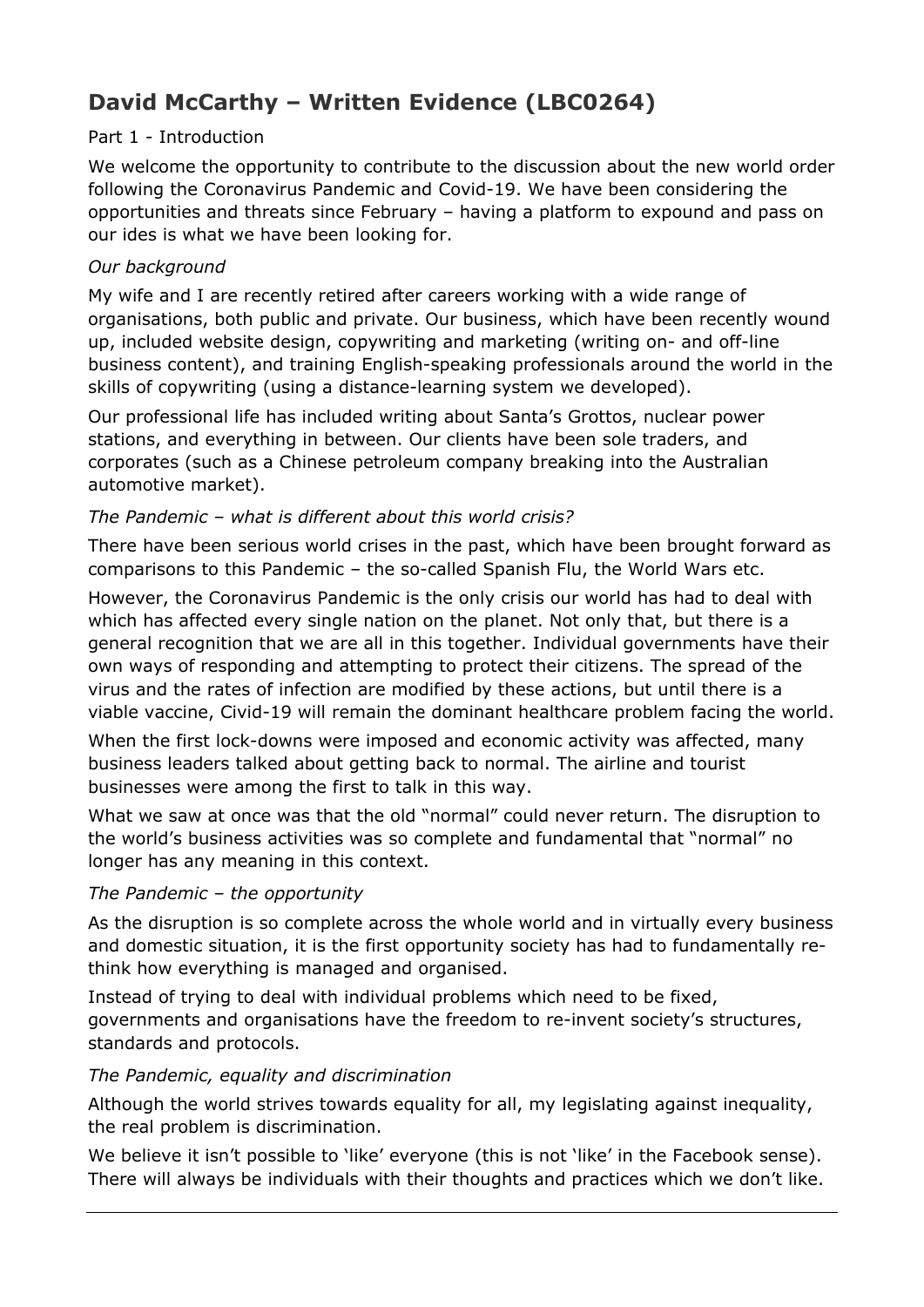The key to creating a fair and harmonious world is understanding what turns dislike into hatred and discrimination.

To fix this civilisation must learn what causes this change in people, and the to educate them so they are able to modify their behaviours.

This has become the other main topic of world news – with the resurgence of the Black Lives Mater movement. They are seeking to redress the balance so that people are valued whatever their skin colour.

As with every other area of society affected by the Pandemic, we have the opportunity to radically re-think how we deal with equality and discrimination to achieve fair and equitable outcomes for all people.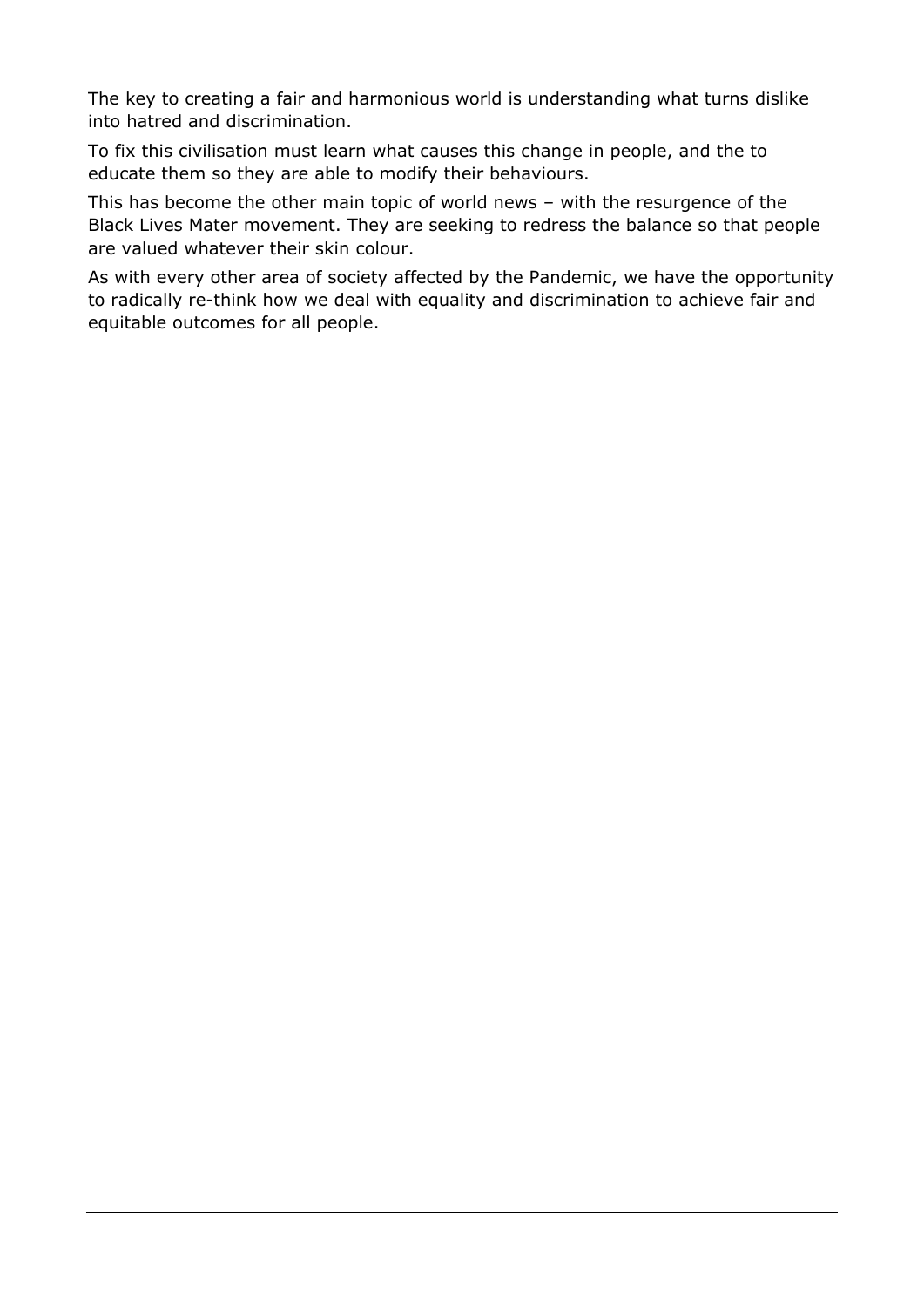## Part 2 – Radical re-thinking examined

Given the undoubted need to radically re-think every aspect of business and society, the following section looks briefly at some of the areas which can be changed and reengineered over the next three to five years, as the effects of the Pandemic are incorporated into a new version of our civilisation.

All of these are possible and practical responses to the Pandemic. These are the things we would like to see tackled and changed over the next few years. By radically rethinking and starting from fundamentals, everything is possible.

We owe it to future generations to get started on this as soon as possible.

#### *Disrupted schooling and exams – learning loss*

This has become the second most divisive topic in the UK over the summer of 2020. Exams were cancelled and, results became a political and statistical nightmare.

The most damaging part of the problem looking forwards, is the schooling time lost, and its effect on the children at school.

It is well documented that during long holidays, children are affected by "Learning Loss". This has led to calls for shorter holidays, particularly over the summer. Research has also identified that children who are disadvantaged in some way, suffer a greater rate of learning loss.

This is something which can be fixed relatively easily … with the will and cooperation of parents, teachers, unions and government.

As the effect of learning loss for disadvantaged children is greater, this change would bring greater benefits to them, and help to redress the balance.

## *Disrupted schooling and exams – playing catch-up*

Even before the 2020 problem of catching up for lost learning time, a peculiar situation in the UK's primary and secondary schooling has been causing problems for disadvantaged children.

This is the current system of 'age cohorts' passing through education.

Education should be primarily focused on the children. Unfortunately, the management of education itself has become the most important of the system.

By way of contrast, consider the process of learning to drive, or even higher education. There is no point in either of these where a student becomes too old to be in the education system.

With children at primary and secondary schools, they are generally required to stay within their year groups, when holding children back for a year of two would help at least some of the disadvantaged and less able to leave formal education with something achieved.

This would need a much larger shift in educational thinking, and make the administration of schooling more complex. But who is the schooling for?

#### *Disrupting political norms*

There two political norms which have no place in the  $20<sup>th</sup>$  Century, and have largely been replaced by more measured responses in business.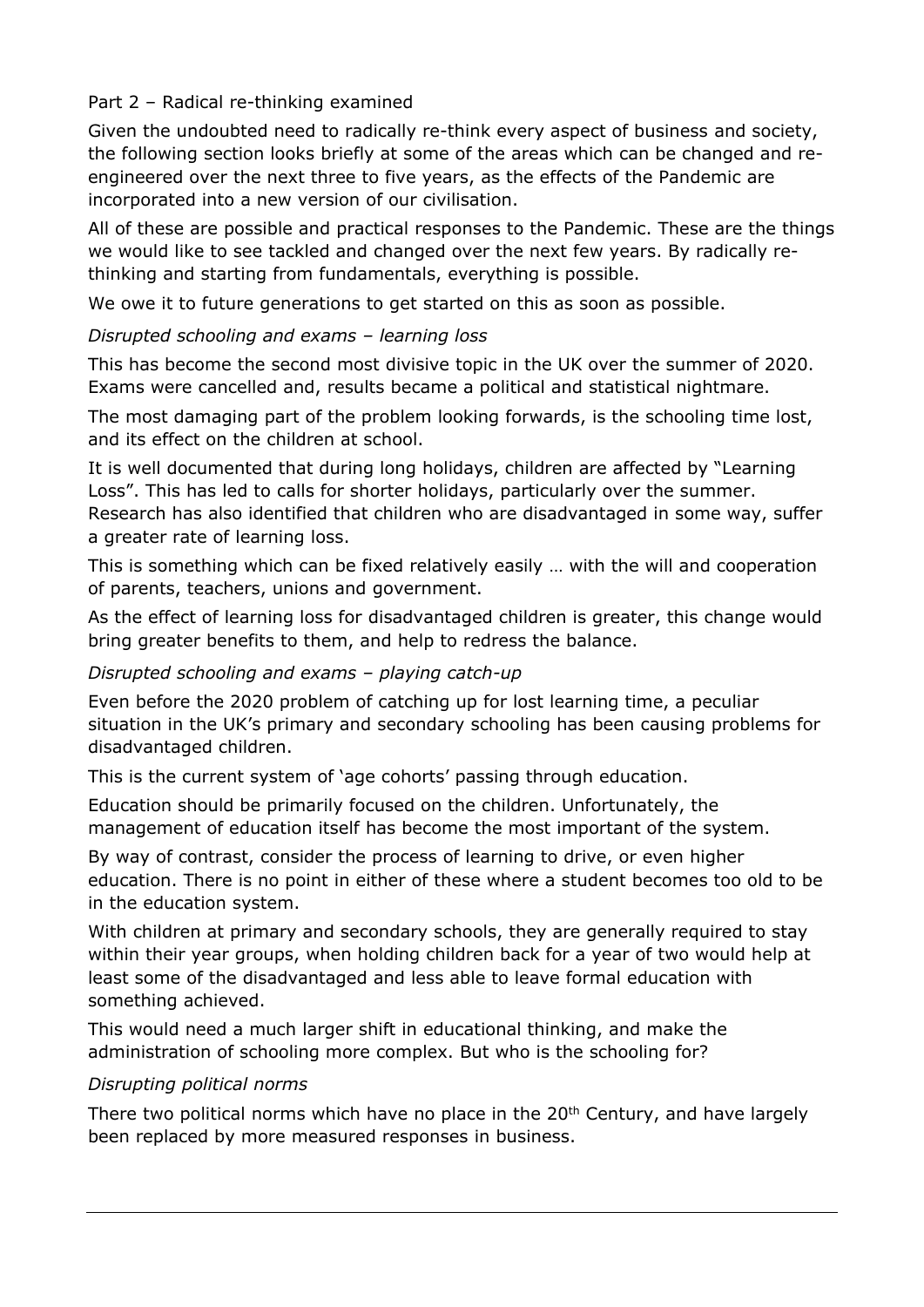# **Resignation or sacking**

If the business world operated the 'resignation or sacking' policy seen so often in government, staff and managers would be constantly looking to minimise fallout from any decision they take. Making mistakes is part of learning. So long as mistakes are not repeated, sacking capable staff because they've made a mistake is not a productive response.

## **U-turns**

U-turns are seen as a political weakness. U-turns are part of normal business practice when circumstances change, and this should be the case in politics too.

What is not acceptable is leaving the U-turn until the organisation has been damaged in some way.

Political parties and unions need to understand how positive a quick change of direction can lead to better outcomes. This is the whole essence of agile businesses.

#### *Disrupting law and order*

The need to change how order is maintained in a civil society has been brought into sharp focus following the unlawful killing of George Floyd. Although the discriminatory treatment of all races happens somewhere in the world, the USA has a particular problem with people of a black African origin.

De-funding Police Departments in a local response has started in some places, but the fundamental re-think required is to train the world's police officers as guardians instead of warriors. The warrior mentality is seemingly quite common in the USA.

Even here in the UK, the concept of 'guardian' could be developed to be the primary focus of our police and security personnel.

This change could have a major impact on the disadvantaged in our country, and radically reduce discrimination.

## *Disrupting globalisation and outsourcing*

Both globalisation and outsourcing have been driven by political forces, and the desire to turn a quick (short-term) profit … typically at the expense of future generations.

A consequence of these has been reported at numerous times since the Pandemic started, where manufacturing and supply has become concentrated and fine-tuned to provide the maximum profit, but at the expense of resilience. A case, reported on BBC Radio 4, was toilet rolls – it was impossible to make and ship more product because there was no flexibility in the whole supply chain.

The UK has lost many of its engineering skills as more and more manufacturing was outsourced overseas. Now China has all that expertise and the manufacturing capacity. As part of the UK response to the Pandemic, key parts of this need to be brought back to the UK.

This isn't a call to end globalisation, just a more measured approach which has some overarching plan to prevent future problems, and to make the UK a little more selfsufficient.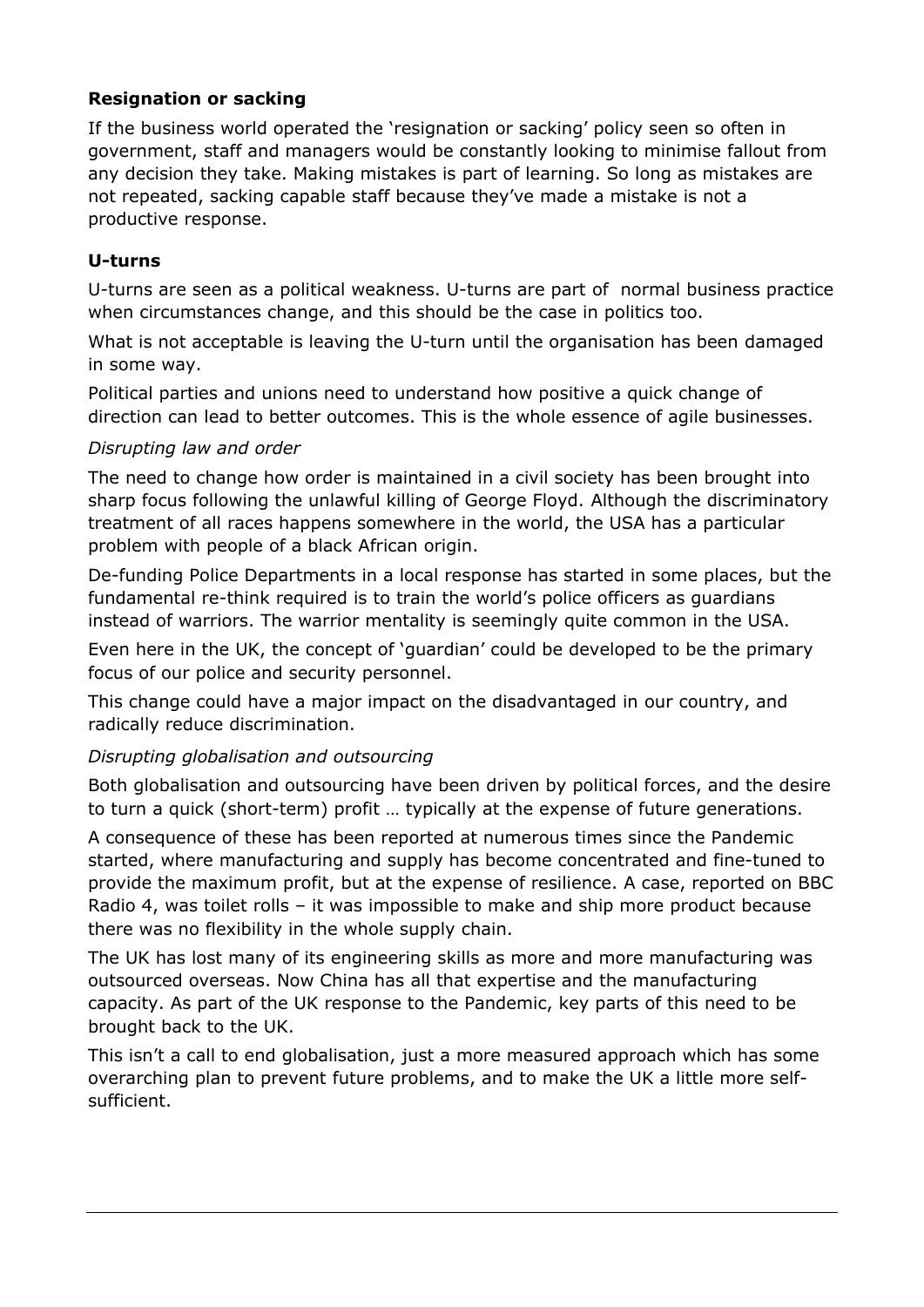## *Disrupting travel*

Significant changes are already taking place in travel, particularly global travel. In many cases, countries have shut their borders so it isn't possible to buy a plane ticket to anywhere in the world.

Business has had to adapt quickly, and now many meetings are virtual using applications such as Zoom. Businesses and employees are discovering the other benefits of virtual meetings … huge cost savings and savings in travel time. This is probably the first example of a fundamental shift brought on directly by the Pandemic.

Travel for leisure has also been curtailed. The rapidly changing list of visited locations requiring a 14-day isolation has had a dramatic effect of holiday choices. This may settle down over time, but the UK's local tourism industry need to translate their overseas guests into people from the UK deciding to holiday at home. This doesn't seem to have started yet.

#### *Disrupted healthcare*

It's widely accepted that the UK's health care system is broken.

As it happens, I have recent and first-hand experience of the problems encountered when people are transitioned from a hospital ward to care at home. I had a couple of stays in hospital during February and March this year, and was fortunate to be discharged at the point where the UK's lock-down started. My Stage 4 cancer has left me paralysed from the diaphragm down, so I am totally dependent on my wife and the care teams who come in to look after me.

The initial issue is with funding. As soon as one leaves hospital and the hospital trust stops paying for care, patients are thrown on the tender mercies of the local authority. This is a different 'pot' of money, and delays in getting the hospital discharge are often to do with who picks up the tab going forwards.

Once funding has been sorted out (it was streamlined because of the Pandemic), every person being cared for is attended by various medical teams according to need … District Nurses, Palliative Care, Occupational Therapy and so on.

Unfortunately, all these teams act independently, though they are all funded from the same source. There is little or no coordination between the teams, even very little continuity within any particular team – in five months we have seen over a dozen different District Nurses, many of whom do not know the relevant background information.

The Domiciliary Care teams are very limited in what they are able to do … no changing of dressings, for example. The whole care process is hit and miss.

The Government is reviewing this whole area at present, but our concerns are they won't be radical enough. The really radical approach would be to bring all the funding into one budget, and to appoint every individual patient a lead Health Care Worker who will coordinate and arrange for whatever treatment is required.

It would be joined-up health care.

This is one of the key areas we expect the politicians to tackle. As always, disadvantaged people who do not have the experience or determination, will continue to suffer more without radical change.